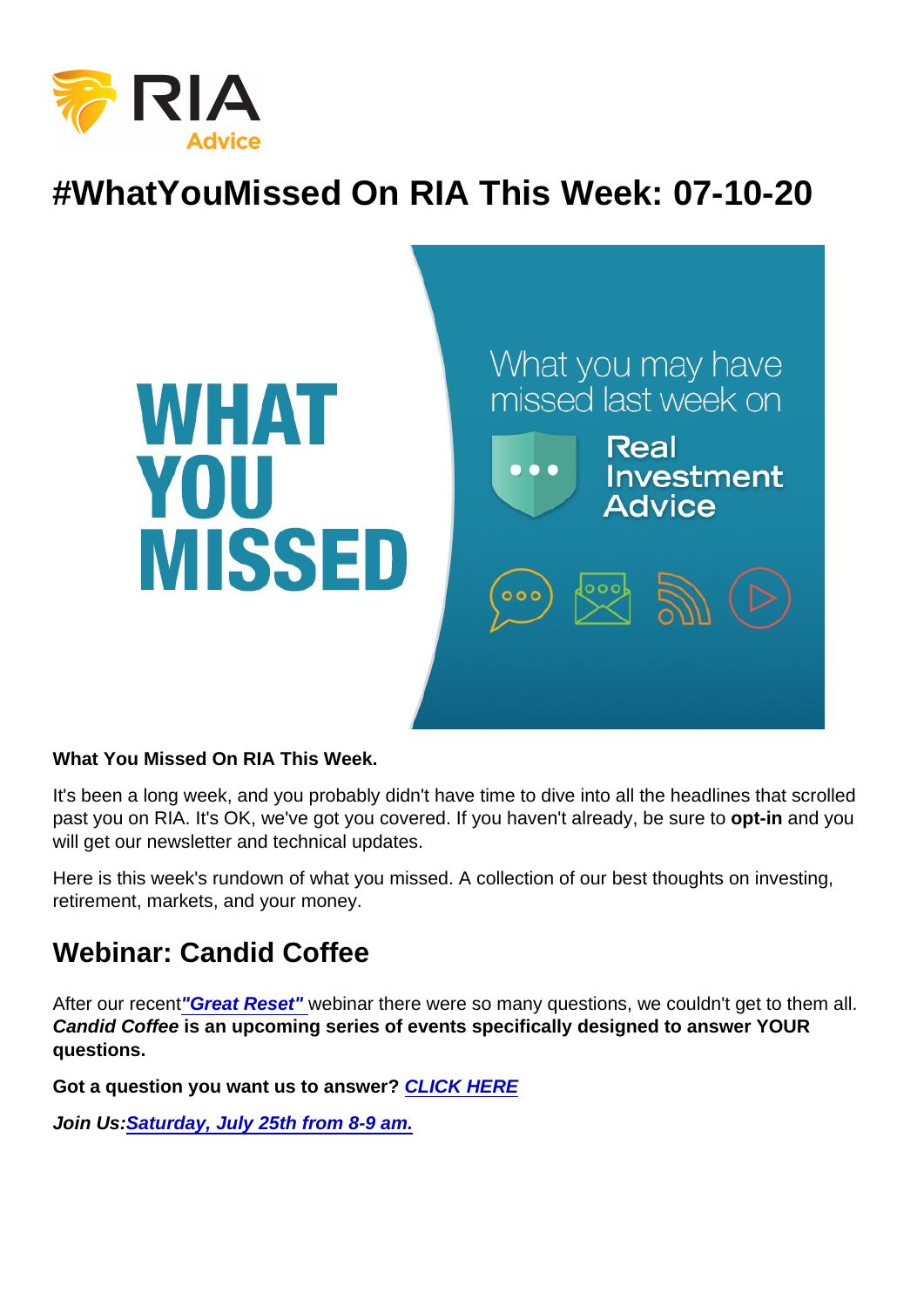# The Week In Blogs

Each week, the entire team at RIA publishes the research and thoughts which drive the portfolio management strategy for our clients. The important focus are the risks which may negatively impact our client's capital. If you missed our blogs last week, these are the risks we are focusing on now.

https://realinvestmentadvice.com/the-theory-of-mmt-falls-flat-when-faced-with-realitypart-i/

https://realinvestmentadvice.com/the-theory-of-mmt-falls-flat-when-faced-with-realitypart-ii/

https://realinvestmentadvice.com/the-death-of-fundamentals-the-future-of-low-returns/

https://realinvestmentadvice.com/teslas-moonshot-how-high-can-it-go/

https://realinvestmentadvice.com/riapro-15-investing-rules-to-win-the-long-game/

## Our Latest Newsletter

Each week, our newsletter covers important topics, events, and how the market finished up the week. Our technical review provides the basis of how we are positioning our client portfolios, what we expect to happen, and how to trade it.

\_\_\_\_\_\_\_\_\_\_\_\_\_\_\_\_\_\_\_\_\_\_\_\_\_\_\_\_\_\_\_\_\_\_\_\_\_\_\_\_\_\_\_\_\_\_\_\_\_\_\_\_\_\_\_\_\_\_\_\_\_\_\_\_\_\_\_\_\_\_\_\_\_\_\_\_\_\_\_\_

https://realinvestmentadvice.com/the-bullish-test-comes-as-earnings-season-begins-07- 03-20/

\_\_\_\_\_\_\_\_\_\_\_\_\_\_\_\_\_\_\_\_\_\_\_\_\_\_\_\_\_\_\_\_\_\_\_\_\_\_\_\_\_\_\_\_\_\_\_\_\_\_\_\_\_\_\_\_\_\_\_\_\_\_\_\_\_\_\_\_\_\_\_\_\_\_\_\_\_\_\_\_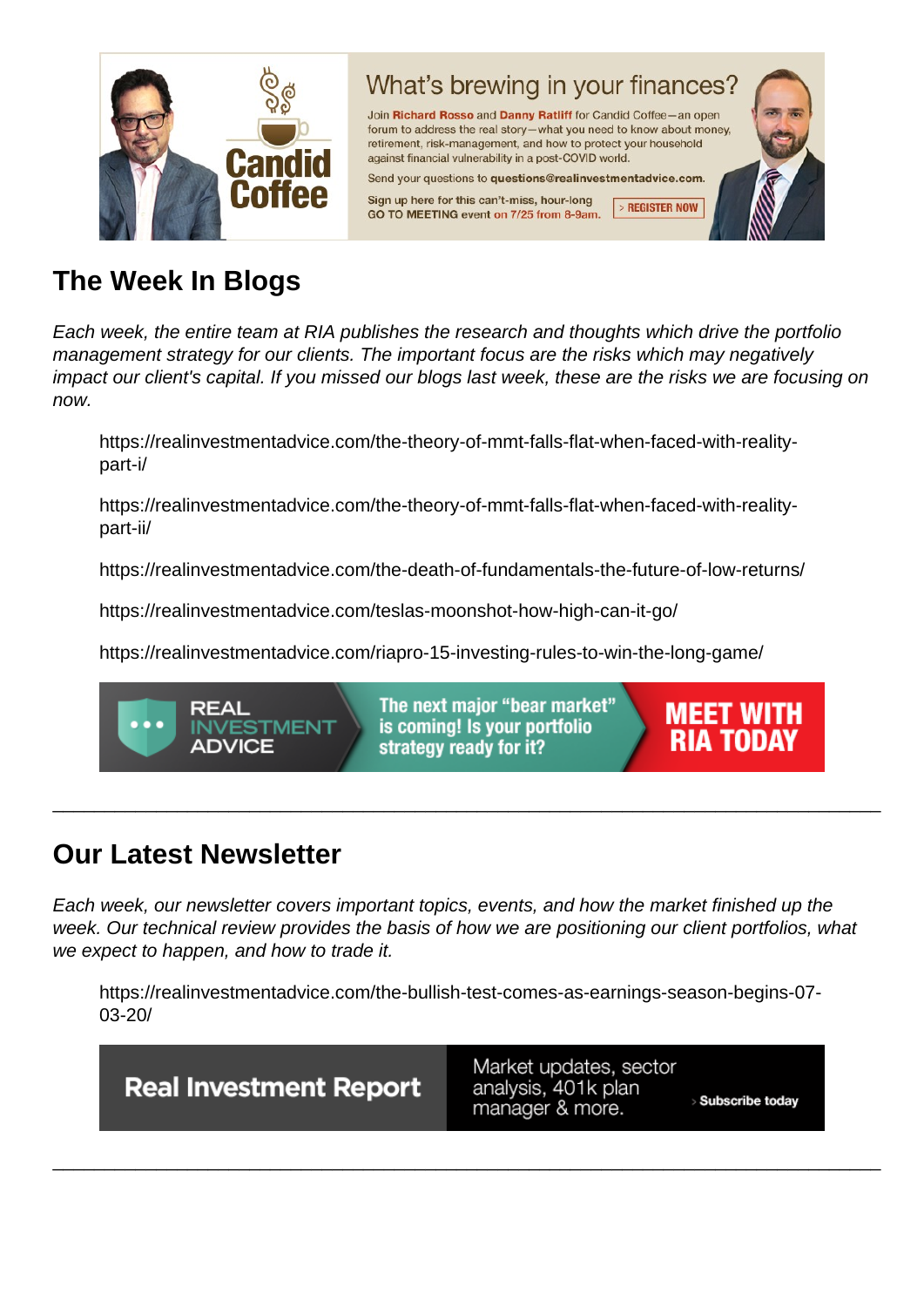# What You Missed: RIA Pro On Investing

RIA Pro is our premium investment analysis, research, and data service. [\(Click here](https://riapro.net/register) to try it now and get 30-days free) If you are a DIY investor, this is the site for you. RIAPRO has all the tools, data, and analysis you need to build and manage your own money.

https://realinvestmentadvice.com/selected-portfolio-positions-review-07-08-20/

## The Best Of "The Real Investment Show"

What? You didn't tune in last week. That's okay. Here are the best moments from the ["Real](https://www.youtube.com/channel/UCXVMMgEidXlrTM1coedg70A/videos) [Investment Show."](https://www.youtube.com/channel/UCXVMMgEidXlrTM1coedg70A/videos) Every week, we cover the topics that mean the most to you from investing, to markets, and your money.

\_\_\_\_\_\_\_\_\_\_\_\_\_\_\_\_\_\_\_\_\_\_\_\_\_\_\_\_\_\_\_\_\_\_\_\_\_\_\_\_\_\_\_\_\_\_\_\_\_\_\_\_\_\_\_\_\_\_\_\_\_\_\_\_\_\_\_\_\_\_\_\_\_\_\_\_\_\_\_\_

\_\_\_\_\_\_\_\_\_\_\_\_\_\_\_\_\_\_\_\_\_\_\_\_\_\_\_\_\_\_\_\_\_\_\_\_\_\_\_\_\_\_\_\_\_\_\_\_\_\_\_\_\_\_\_\_\_\_\_\_\_\_\_\_\_\_\_\_\_\_\_\_\_\_\_\_\_\_\_\_

https://youtu.be/E4\_fiVrkJTg

#### What You Missed: Video Of The Week

The Fed's Intervention In Markets

Mike Lebowitz and I discuss the Fed's intervention into the market and the distortion to "value" investing caused by the "passive ETF" indexing problem.

https://www.youtube.com/watch?v=iR1vDeLXwXU

## What You Missed: Our Best Tweets

If you don't follow us on Twitter, that is where we drop some quick market, investing, and financial thoughts. Here are a few from this past week that we thought you would enjoy. Follow us on twitter @lanceroberts and @michaellebowitz.

\_\_\_\_\_\_\_\_\_\_\_\_\_\_\_\_\_\_\_\_\_\_\_\_\_\_\_\_\_\_\_\_\_\_\_\_\_\_\_\_\_\_\_\_\_\_\_\_\_\_\_\_\_\_\_\_\_\_\_\_\_\_\_\_\_\_\_\_\_\_\_\_\_\_\_\_\_\_\_\_

https://twitter.com/LanceRoberts/status/1281178236370722816?s=20

https://twitter.com/michaellebowitz/status/1280915835704487937?s=20